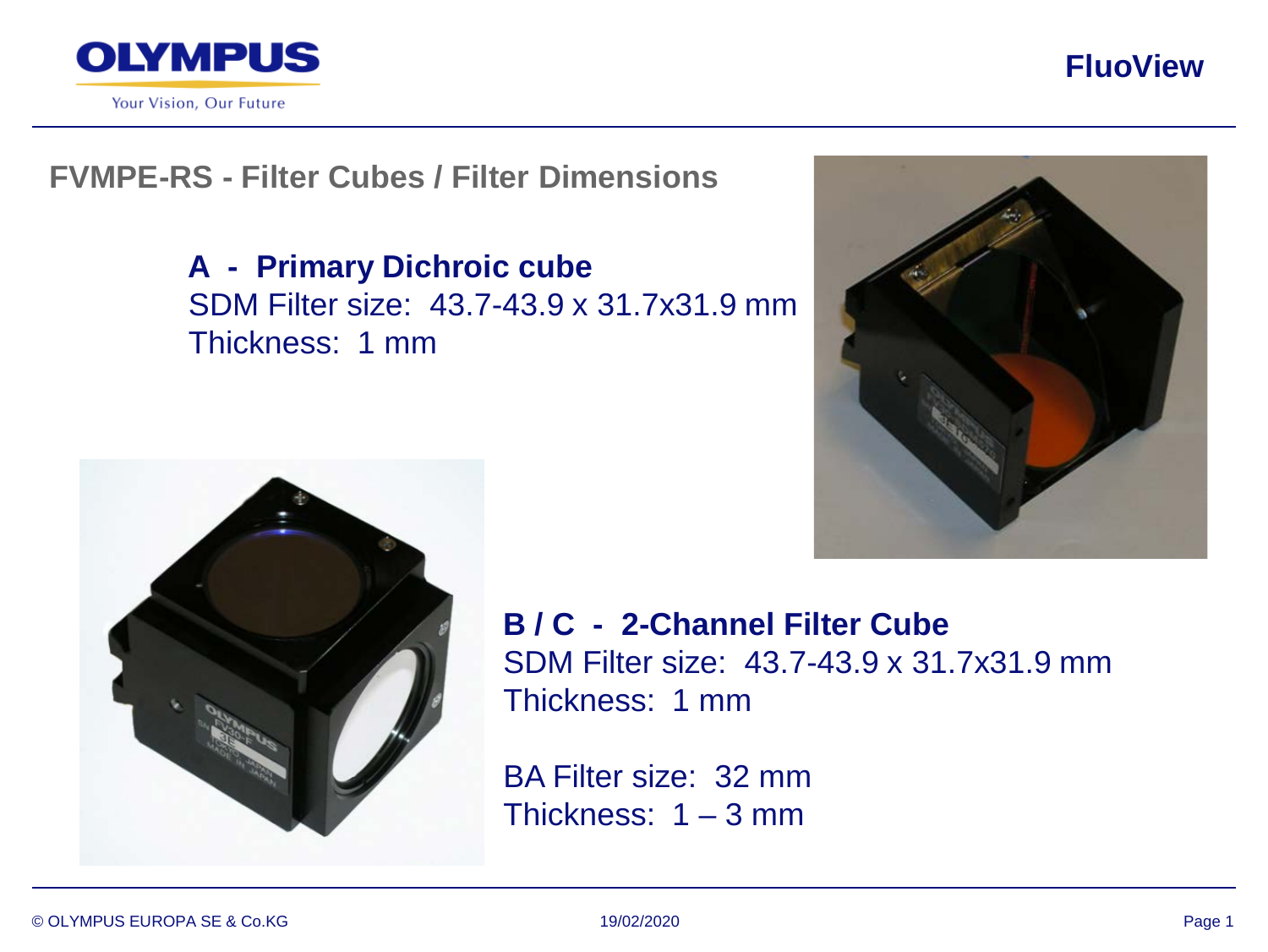

# **FVMPE-RS - NDD Filter Set: 2CH – CY (Cyan / Yellow)**



#### **B - GaAsP-PMTs - Filter Set … for CH1 & CH2**

| Dye $1:$  | $CH1: - -$<br>$DM: - - -$ |
|-----------|---------------------------|
| Dye $2$ : | $CH2: - - -$              |

# **A - Primary Emission Beamsplitter**

DM: - - -

add R – reverse if you need a short pass filter

# **C - PMTs - Filter Set CY for CH3 and CH4** Dye 3: (Cyan)

Dye 4: (Yellow)

CH1: BA460-500 DM: SDM505 CH2: BA520-560

#### **Note:**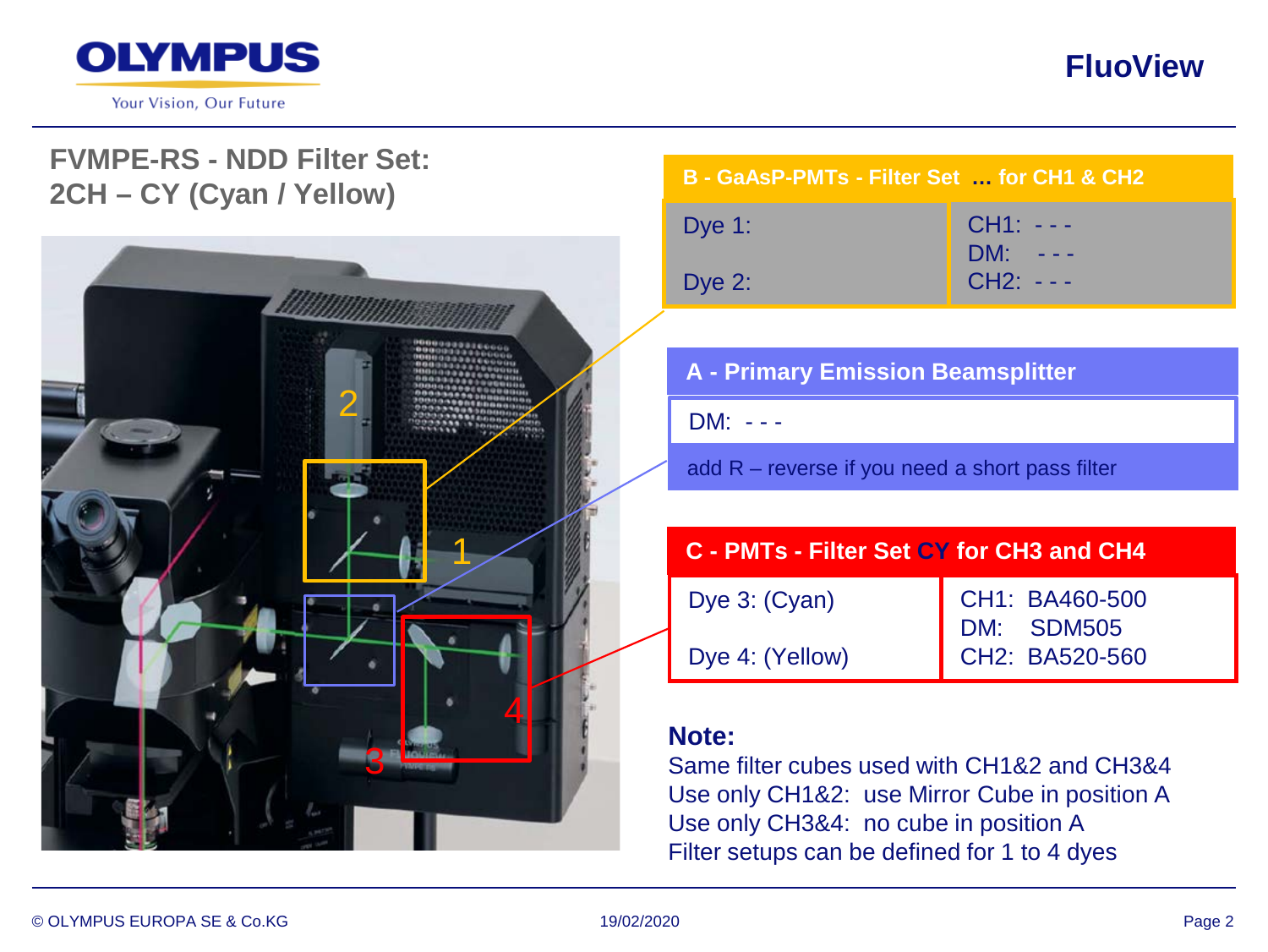

# **FVMPE-RS - NDD Filter Set: 2CH – CY (Cyan / Yellow)**



| B - GaAsP-PMTs - Filter Set CY for CH1 & CH2 |                |
|----------------------------------------------|----------------|
| Dye 1: (Cyan)                                | CH1: BA460-500 |
| Dye 2: (Yellow)                              | CH2: BA520-560 |

| <b>A</b> - Primary Emission Beamsplitter |  |
|------------------------------------------|--|
| DM: SDM-M (Mirror)                       |  |

add R – reverse if you need a short pass filter

| C - PMTs - Filter Set  for CH3 and CH4 |                                 |
|----------------------------------------|---------------------------------|
| Dye $3$ :                              |                                 |
| Dye 4:                                 | CH1: ---<br>DM: ---<br>CH2: --- |

## **Note:**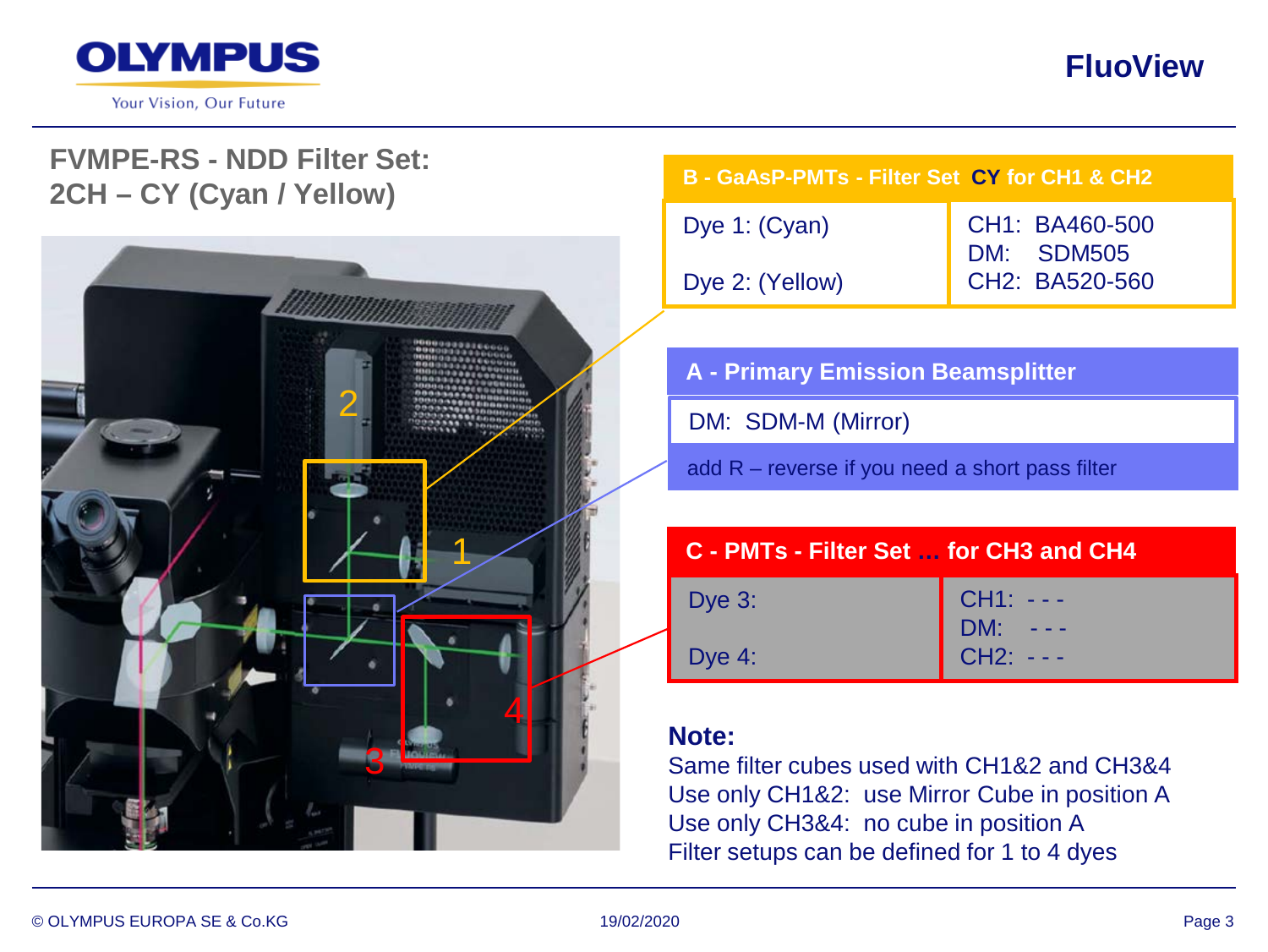

## **FVMPE-RS - NDD Filter Set: 2CH – GR (Green / Red)**



#### **B - GaAsP-PMTs - Filter Set … for CH1 & CH2**

| Dye $1:$  | $CH1: - -$  |
|-----------|-------------|
|           | $DM: - - -$ |
| Dye $2$ : | $CH2: - -$  |

## **A - Primary Emission Beamsplitter**

DM: - - -

add R – reverse if you need a short pass filter

# **C - PMTs - Filter Set GR for CH3 and CH4**

| Dye 3: (Green) | <b>CH</b> |
|----------------|-----------|
|                | <b>DN</b> |
| Dye 4: (Red)   | CH        |

CH1: BA495-540  $A:$  SDM570  $P: RAS75-645$ 

## **Note:**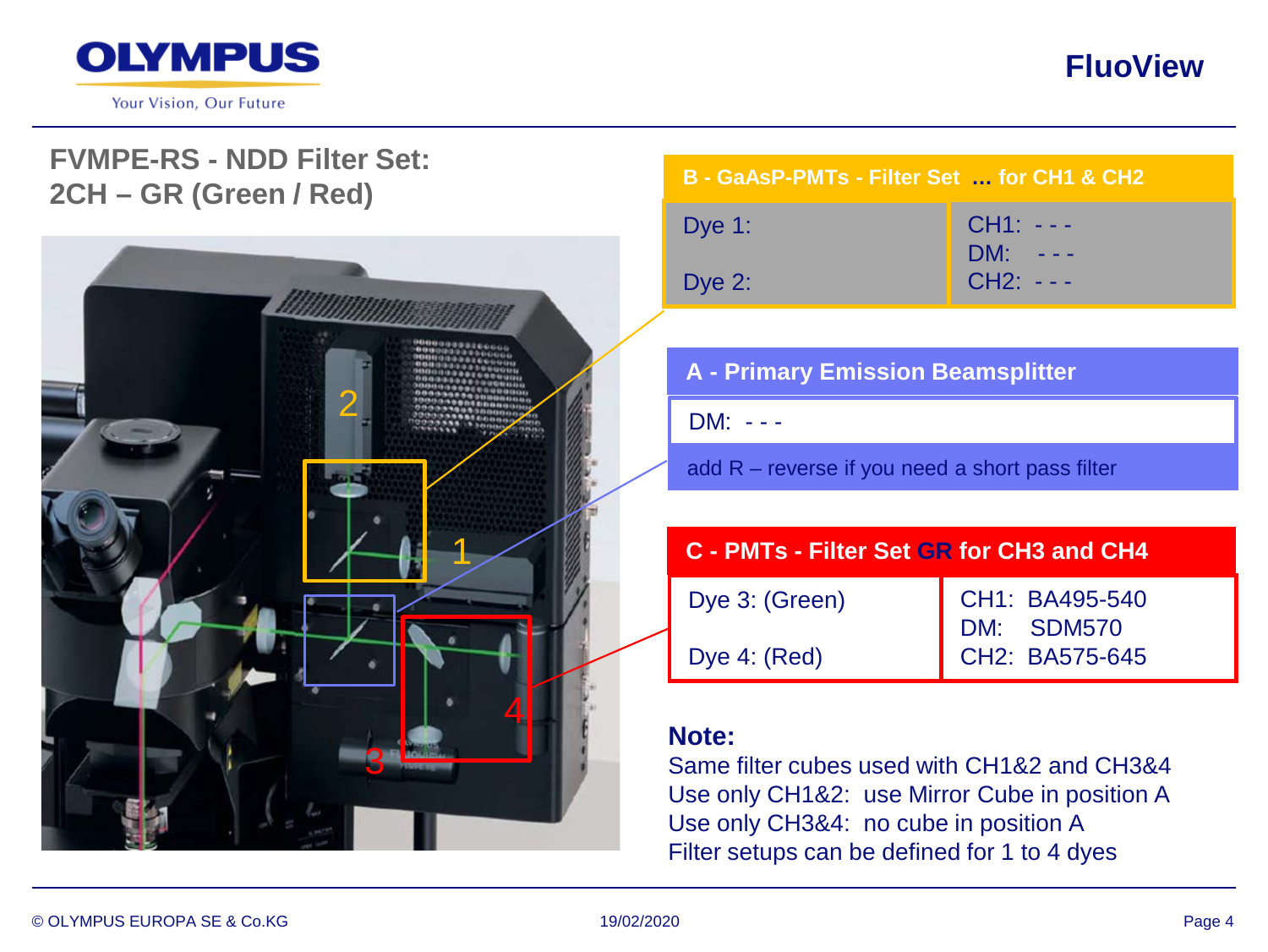

## **FVMPE-RS - NDD Filter Set: 2CH – GR (Green / Red)**



| B - GaAsP-PMTs - Filter Set GR for CH1 & CH2 |                                                |
|----------------------------------------------|------------------------------------------------|
| Dye 1: (Green)                               | CH1: BA495-540<br>DM: SDM570<br>CH2: BA575-645 |
| Dye $2: (Red)$                               |                                                |

| A - Primary Emission Beamsplitter |
|-----------------------------------|
| DM: SDM-M (Mirror)                |

add R – reverse if you need a short pass filter

| C - PMTs - Filter Set  for CH3 and CH4 |                                 |
|----------------------------------------|---------------------------------|
| Dye $3:$                               | CH1: ---<br>DM: ---<br>CH2: --- |
| Dye $4:$                               |                                 |

## **Note:**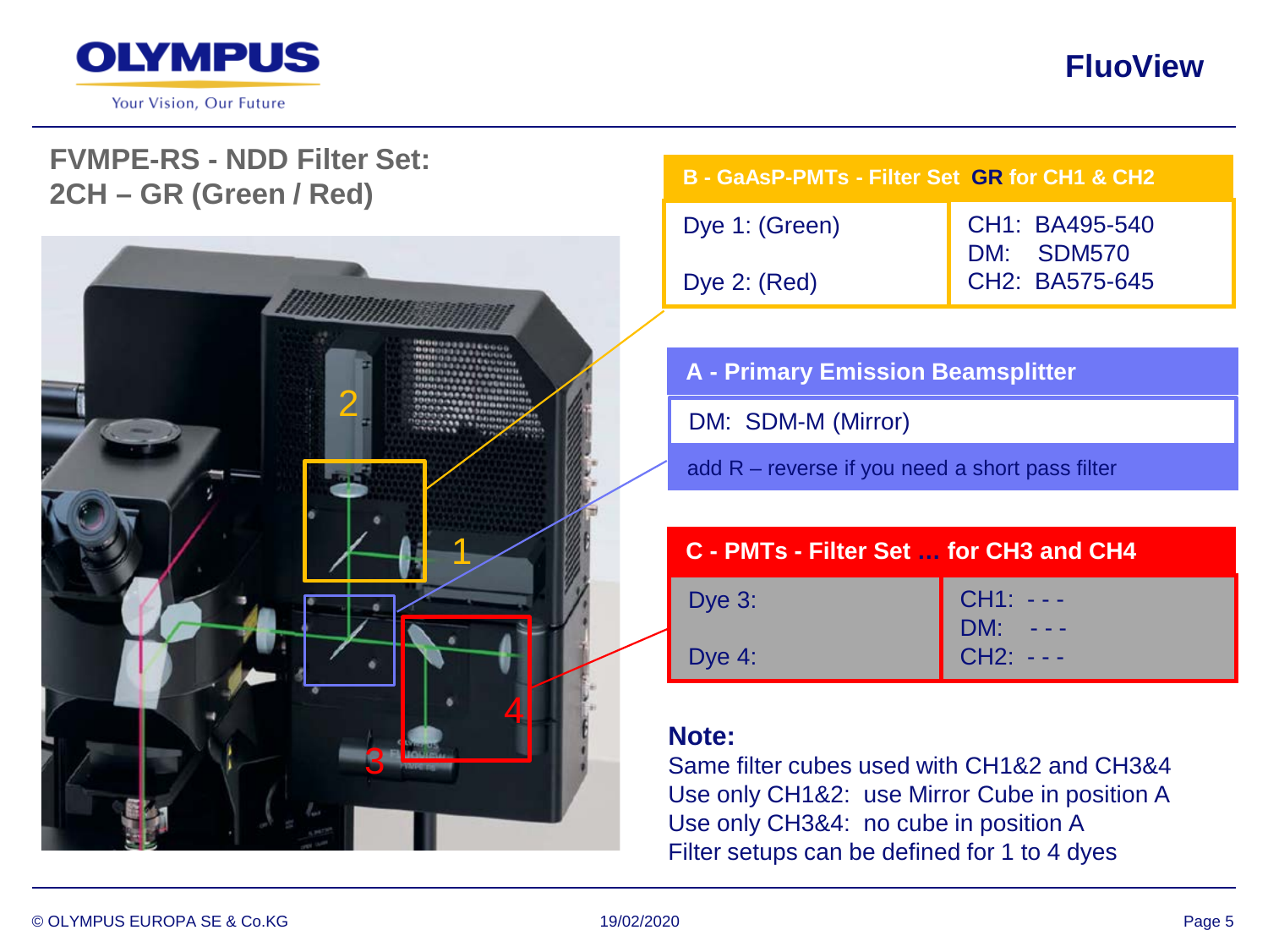

Your Vision, Our Future

# **FluoView**

## **FVMPE-RS - NDD Filter Set: 2CH –Red/FarRed**



#### **B - GaAsP-PMTs - Filter Set … for CH1 & CH2**

| Dye $1:$ | $CH1: - - -$<br>$DM: - - -$ |
|----------|-----------------------------|
| Dye 2:   | $CH2: - - -$                |

## **A - Primary Emission Beamsplitter**

DM: - - -

add R – reverse if you need a short pass filter

## **C - PMTs - Filter Set R FR for CH3 and CH4**

Dye 3: (Red) Dye 4: (FarRed)

CH1: BA590-650 DM: SDM650 CH2: BA660-740

## **Note:**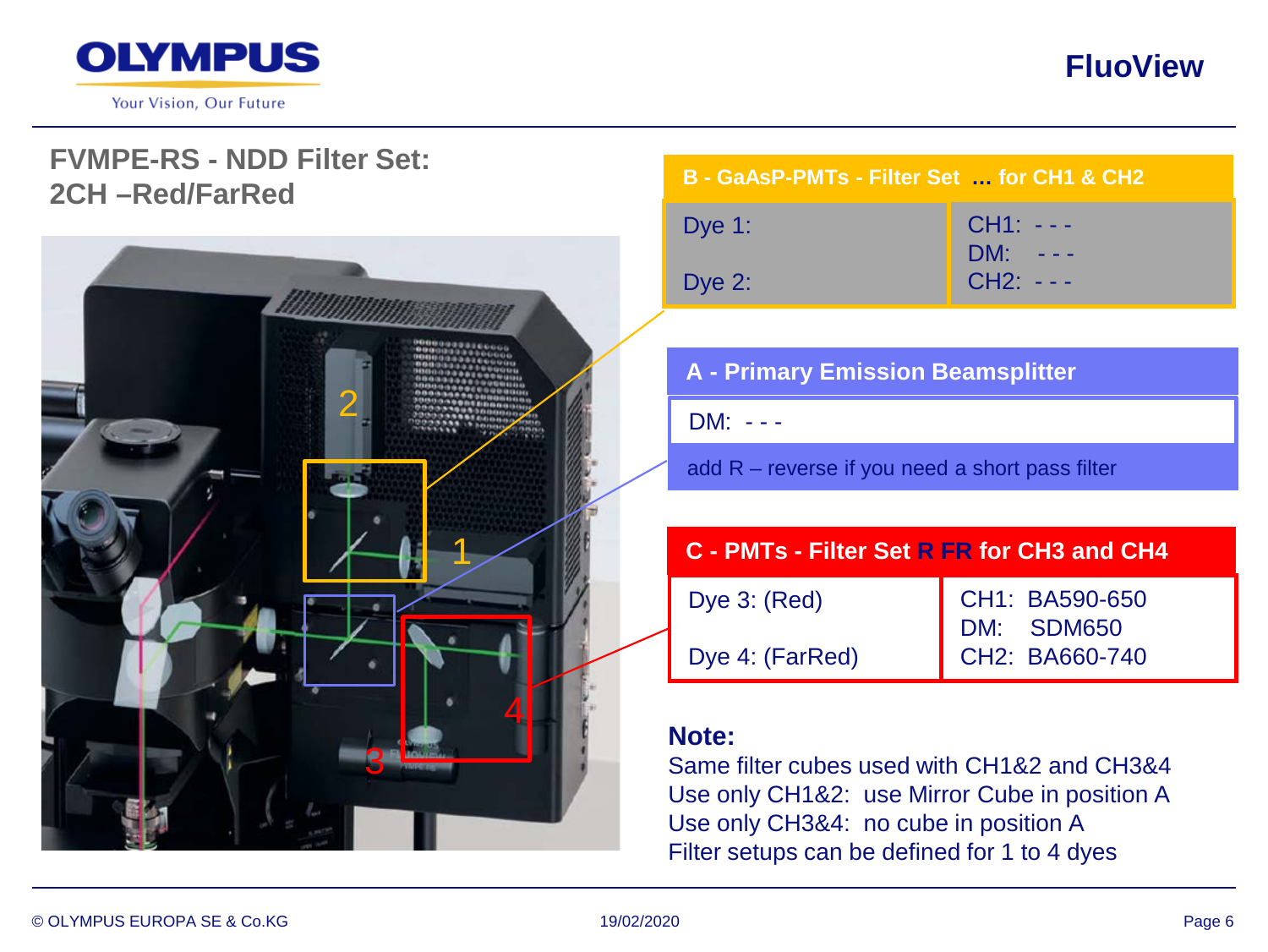

Your Vision, Our Future

# **FluoView**

## **FVMPE-RS - NDD Filter Set: 2CH – Red/FarRed**



# **B - GaAsP-PMTs - Filter Set R FR for CH1 & CH2**

| Dye 1: $(Red)$  | CH1: BA590-640 |
|-----------------|----------------|
|                 | DM: SDM650     |
| Dye 2: (FarRed) | CH2: BA660-740 |

### **A - Primary Emission Beamsplitter**

DM: SDM-M (Mirror)

add R – reverse if you need a short pass filter

| C - PMTs - Filter Set  for CH3 and CH4 |                                 |
|----------------------------------------|---------------------------------|
| Dye 3:                                 |                                 |
| Dye 4:                                 | CH1: ---<br>DM: ---<br>CH2: --- |

## **Note:**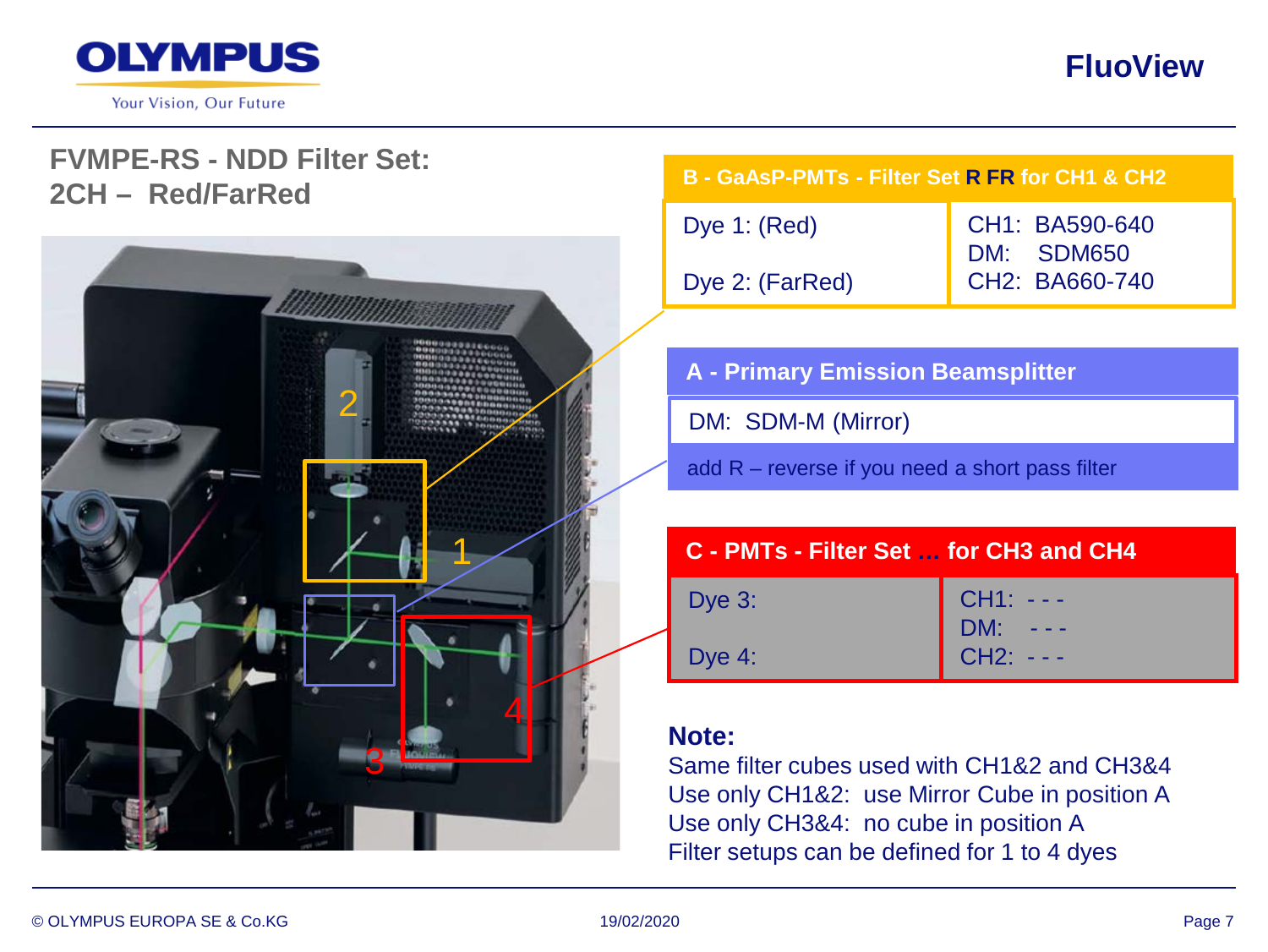

## **FVMPE-RS - NDD Filter Set: 2CH – SNARF (Green / Red)**



#### **B - GaAsP-PMTs - Filter Set … for CH1 & CH2**

| Dye $1:$ | $CH1: - -$ |
|----------|------------|
|          | DM: ---    |
| Dye $2:$ | $CH2: - -$ |

## **A - Primary Emission Beamsplitter**

DM: - - -

add R – reverse if you need a short pass filter

### **C - PMTs - Filter Set SNARF for CH3 and CH4**

Dye 3: SNARF (Green) Dye 4: SNARF (Red)

CH1: BA535-610 DM: SDM615 CH2: BA620-680

#### **Note:**